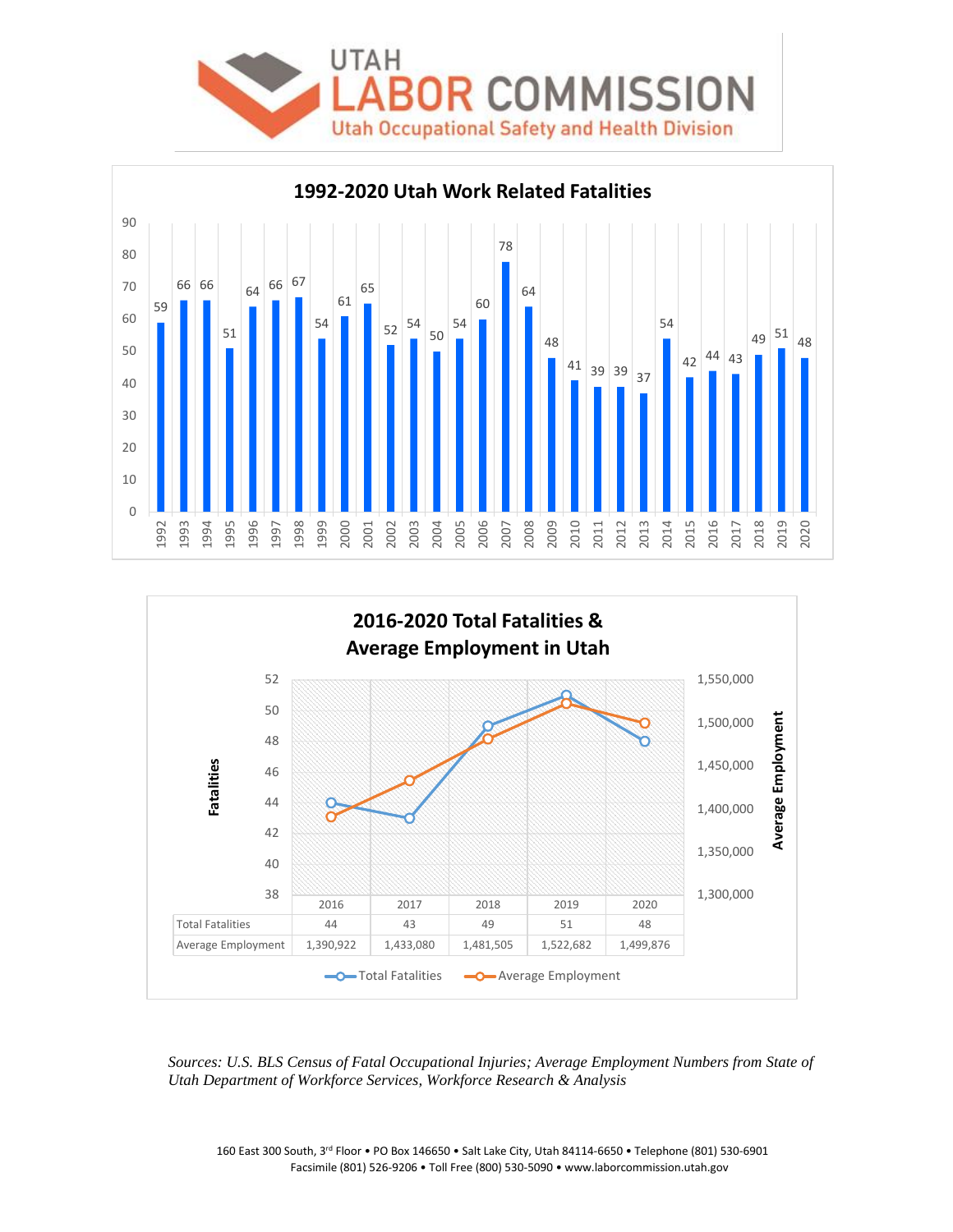





*Sources: U.S. BLS Census of Fatal Occupational Injuries; Average Employment Numbers from State of Utah Department of Workforce Services, Workforce Research & Analysis*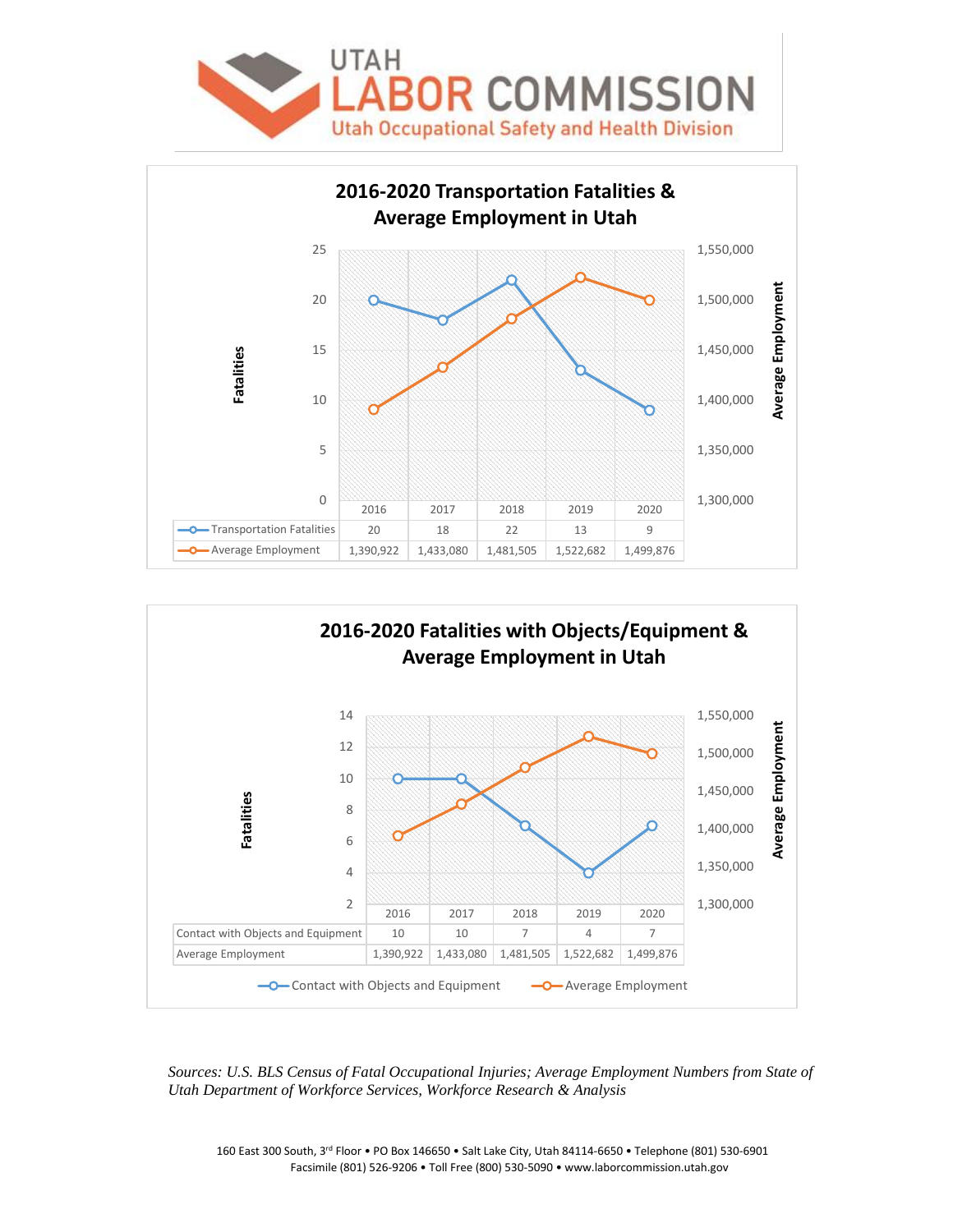